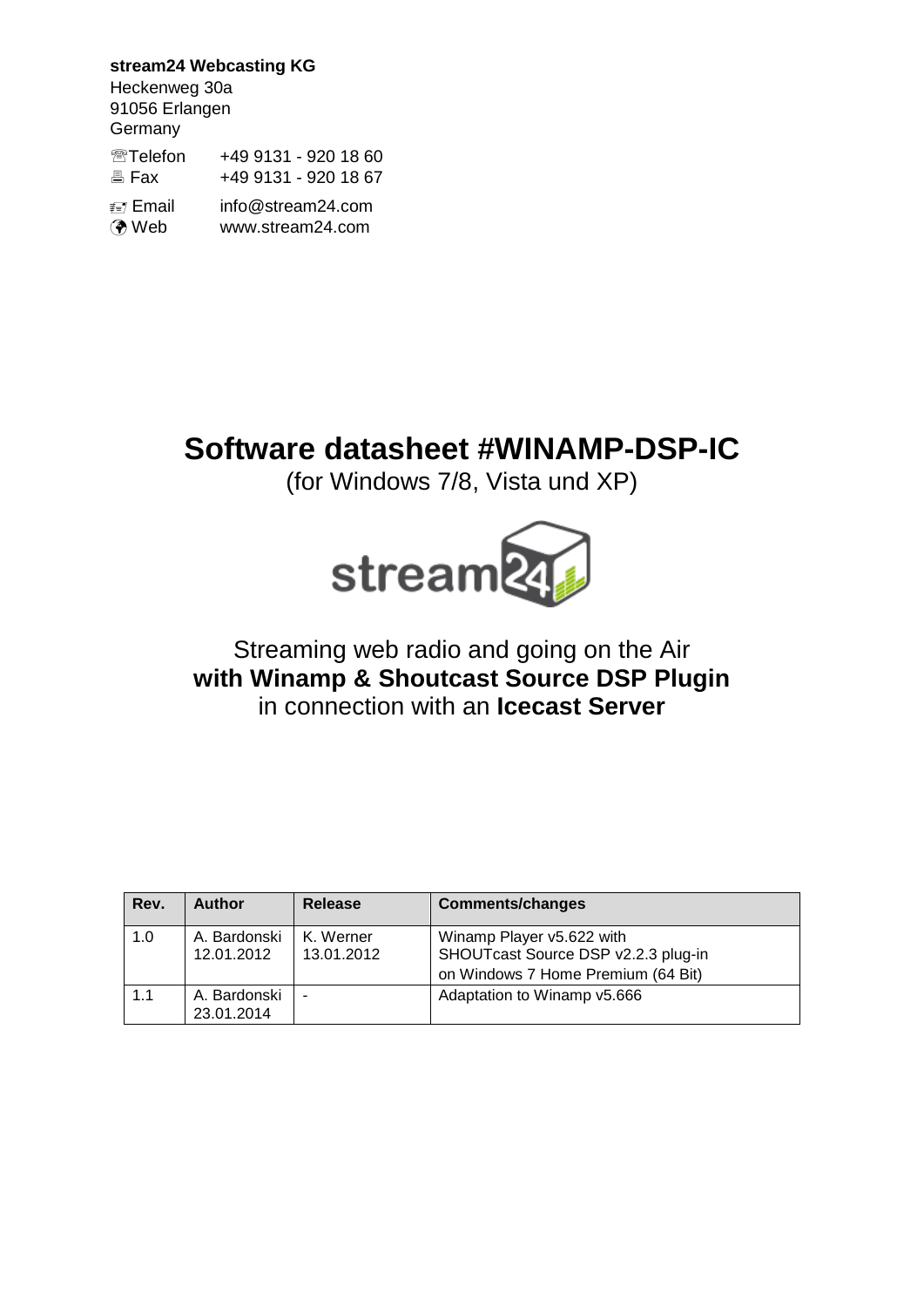#### **Introduction**

Streaming with the free Winamp player with integrated Shoutcast Source DSP plug-in is the easiest way for beginners to get on the Air. Both software tools are free of charge.

This software combination supports Shoutcast, Shoutcast 2 and Icecast servers. MP3 and aacPlus (HE-AAC) encoder is included in the plug-in.

How it works: The Winamp player together with the DSP plug-in builds the broadcast studio. Winamp plays the MP3 tracks and the integrated DSP plug-in transfers in real time the livestream to the streaming server.

With this tutorial we would like to show you step by step how to power up your own Internet radio station and how to become "on the Air".

#### **1. Software download and installation**

#### Winamp player

• Download link:

**[http://www.stream24.com/downloads/software/winamp5666\\_full\\_all.exe](http://www.stream24.com/downloads/software/winamp5666_full_all.exe)**

Download the file and install player in English language.

For simplify please select at the end of the installation or at the first player start the skin "Winamp Modern".



 Then close the Winamp Player again, because in the next step we have to add the DSP plug-in.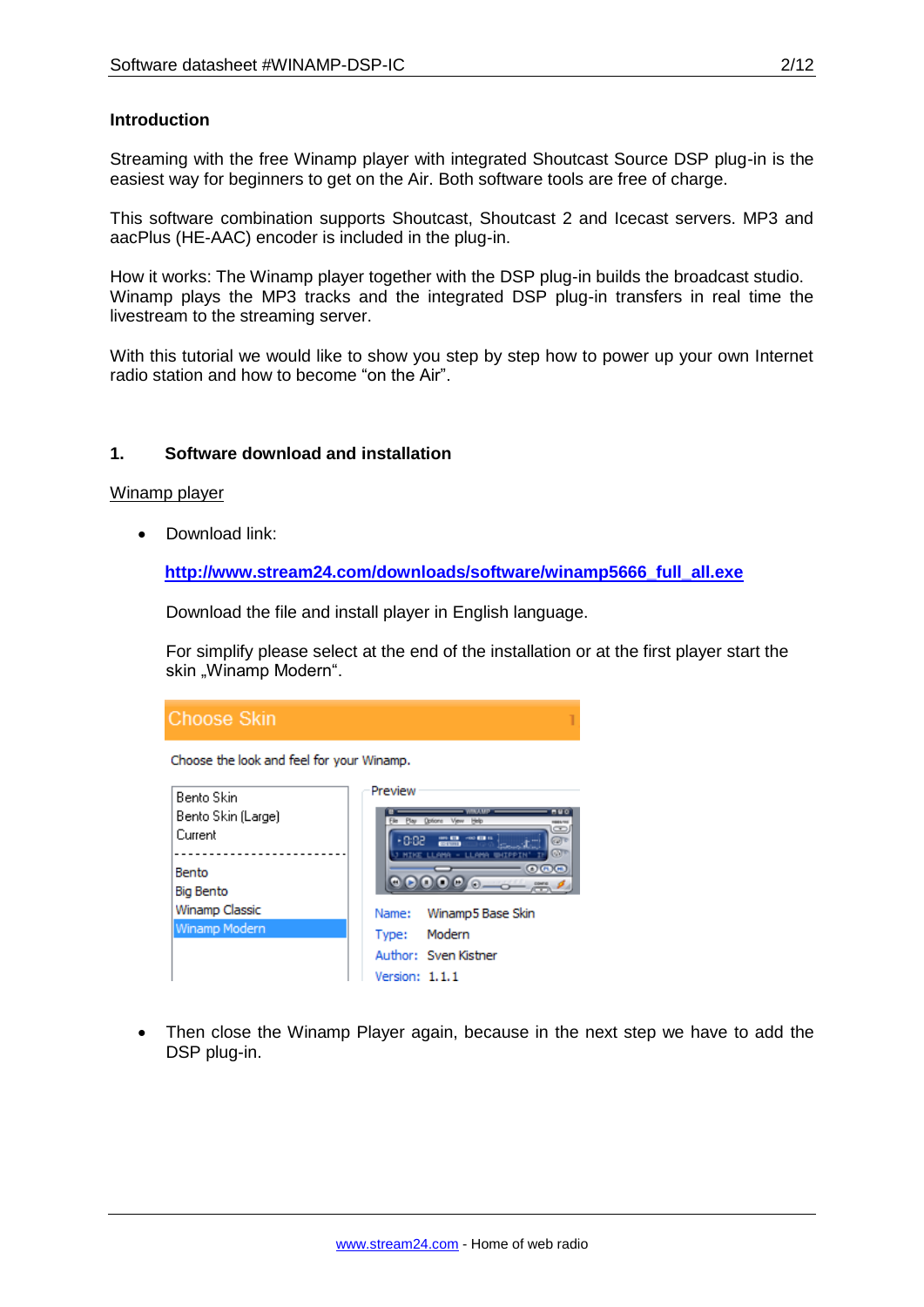#### Shoutcast Source DSP Plug-in

Download link:

**<http://www.stream24.com/downloads/software/shoutcast-dsp-2-2-3-windows.zip>**

 Download the ZIP-file, extract it and install the EXE-file. The file name is: shoutcast-dsp-2-2-3-windows.exe.

Then you can go over to the next page and configuration step.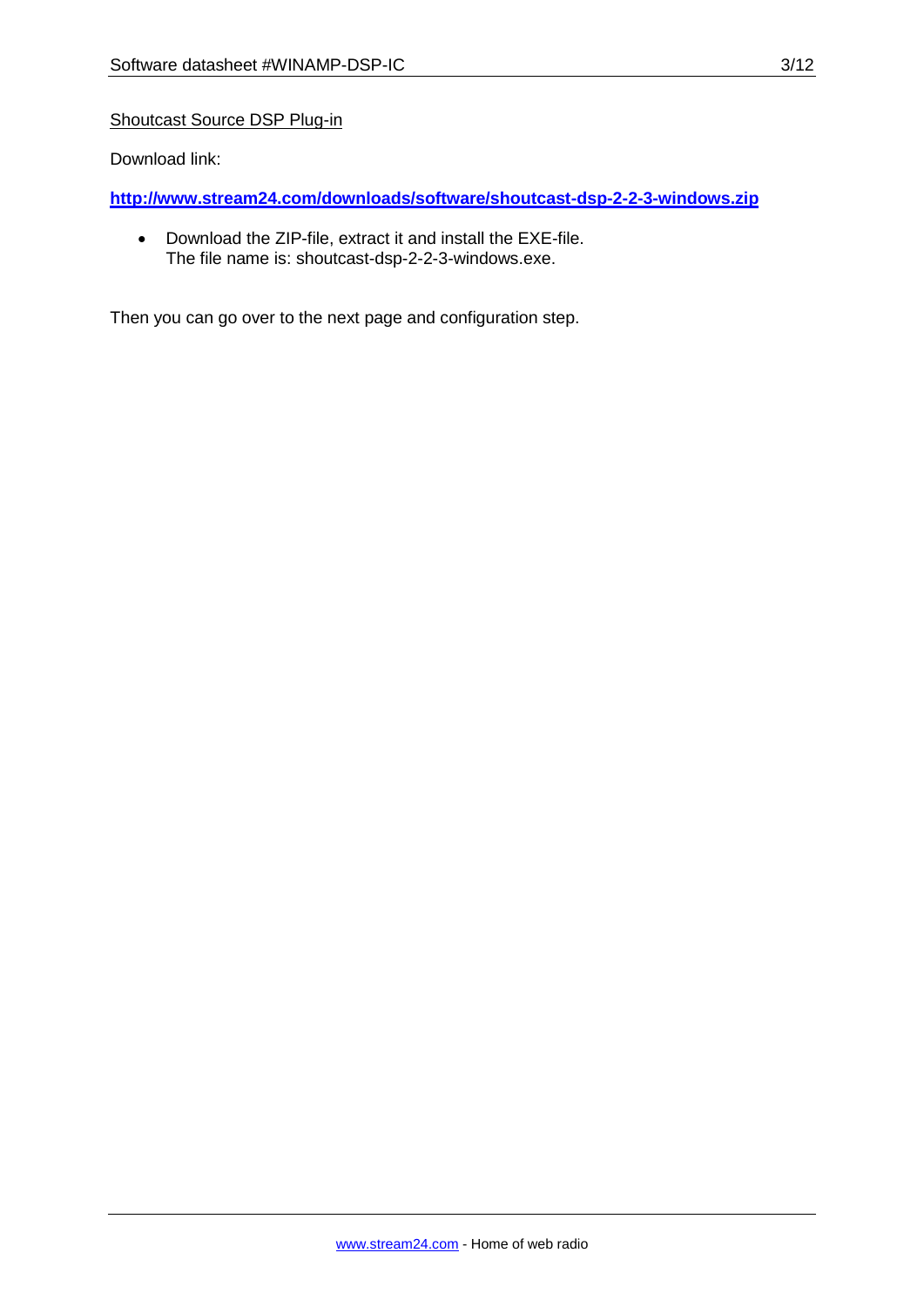#### **2. Winamp configuration and control**

The skin "Winamp Modern" is used, the module windows "media library" and "album art" has been closed.

#### Step 1: Activation of DSP Plug-in

If the plug-in has not been activated automatically, so you need to bring it up once.

Start the Winamp player and you will get the following window:



There are two ways to get access to the Winamp preferences mask:

a) Main menu

- with mouse on main menu (small equalizer icon)
- **Options**
- **Preferences**

b) Keyboard shortcut

- press [**Ctrl] and P** on your keyboard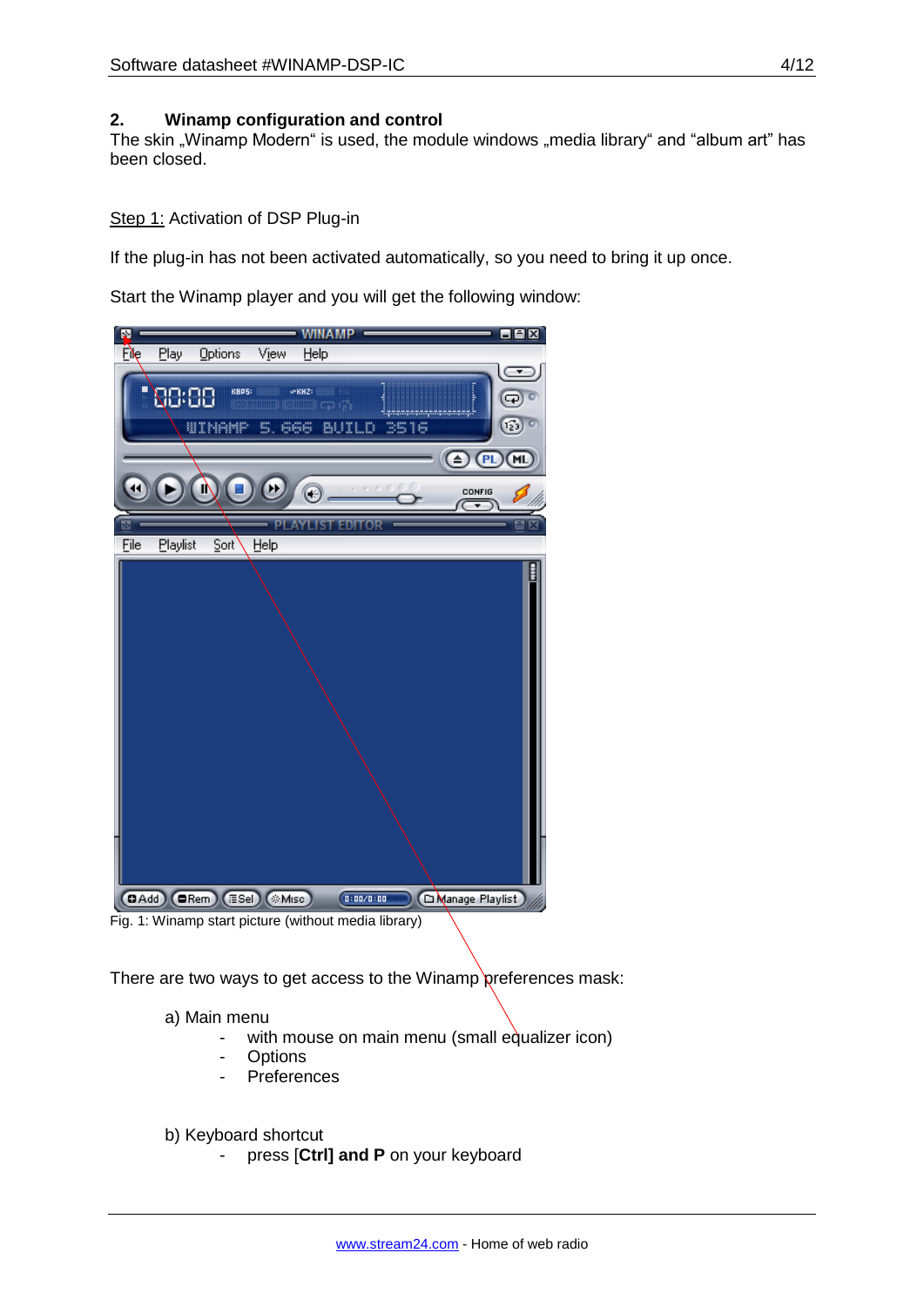An additional small window opens "Winamp Preferences":

| Winamp Preferences<br>$\mathbf{x}$                                                                                                                                                                                                                                                                                                                                      |                                                                                                                                                                                                                                                                                                                |  |  |  |
|-------------------------------------------------------------------------------------------------------------------------------------------------------------------------------------------------------------------------------------------------------------------------------------------------------------------------------------------------------------------------|----------------------------------------------------------------------------------------------------------------------------------------------------------------------------------------------------------------------------------------------------------------------------------------------------------------|--|--|--|
| -Localization<br>A<br>- Global Hotkeys<br>- Jump To File<br>ML Options<br>- Extras<br>Sign In - Orgler<br>Media Library<br>- Local Media<br>- Online Services<br>- Podcast Directory<br>- CD Ripping<br>- History<br><b>Skins</b><br>- Classic Skins<br>Modern Skins<br>Ξ<br>Plug-ins<br><b>Input</b><br>- Output<br>- Visualization<br>DSP/Effect<br>- General Purpose | DSP/Effect plug-in<br>The plug-in selected below will be active, and will usually modify the sound being<br>played. Select (none) if you do not wish to use a DSP/Effect plug-in.<br>(none)<br>Nullsoft SHOUTcast Source DSP v2.2.3 [dsp sc.dll]<br>Nullsoft Signal Processing Studio DSP v0.39b [dsp sps.dll] |  |  |  |
| Media Library<br>Portables                                                                                                                                                                                                                                                                                                                                              | Plug-in module:<br>Nullsoft SHOUTcast Source                                                                                                                                                                                                                                                                   |  |  |  |
| Close                                                                                                                                                                                                                                                                                                                                                                   | Configure active plug-in<br>Uninstall plug-in<br>Get plug-ins                                                                                                                                                                                                                                                  |  |  |  |

Fig. 2: Winamp Preferences

To activate the Shoutcast DSP Plugin please proceed as follows:

- Plug-ins
- DSP/Effect
- Select "Nullsoft SHOUTcast Source DSP v.2.2.3 (dsp\_sc.dll)"

The activated plug-in "Shoutcast Source" runs now as a separate popup at each Winamp start.

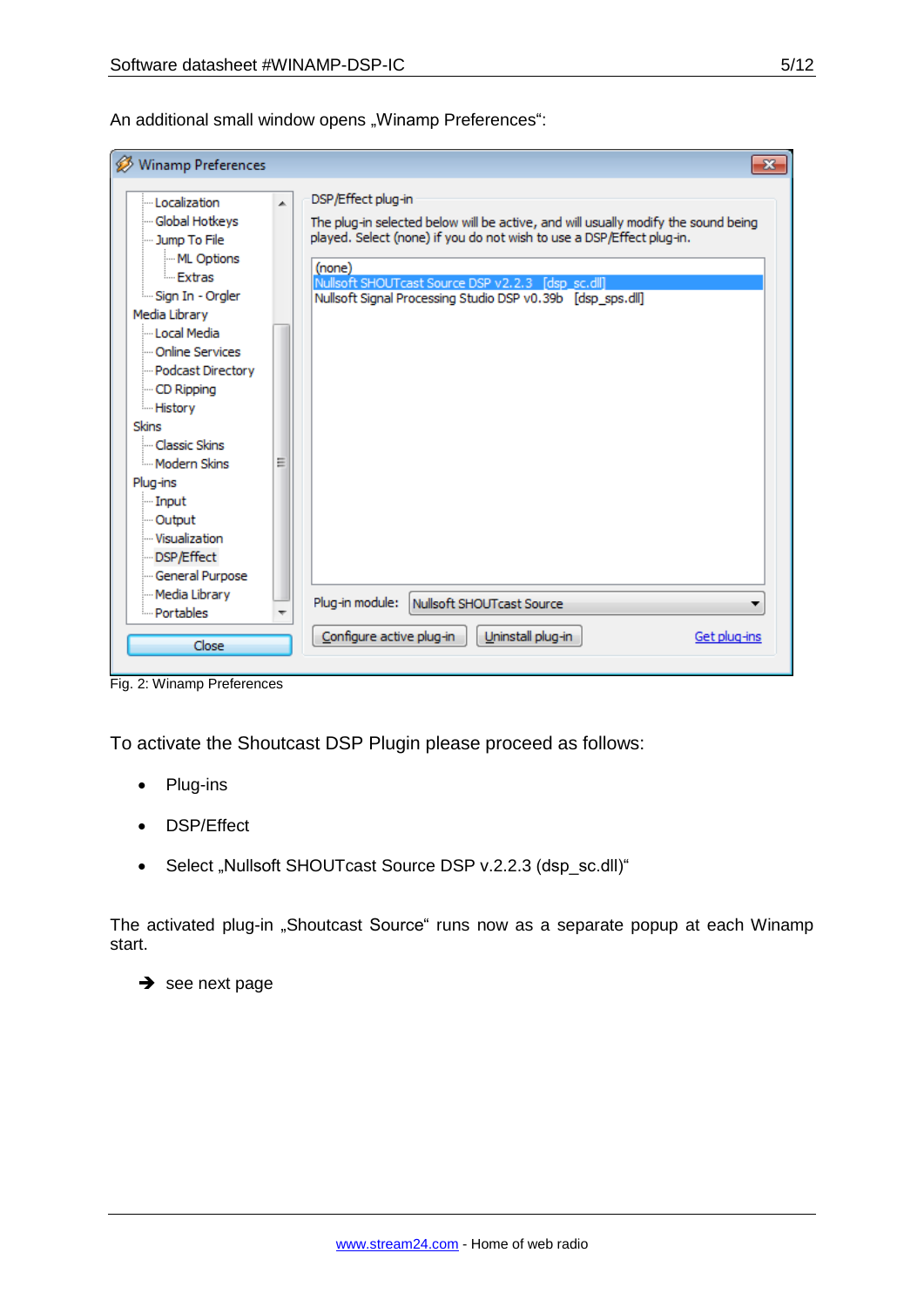#### Step 2: Setting parameters - Output | Connection

Change to main register "Output"

| x<br><b>Nullsoft SHOUTcast Source</b><br>Output<br>Input<br>About<br>Summary<br>Output<br>Status<br>Output 1<br>Not Connected<br>Output 2<br>Output 3                                      | <b>Please</b><br>enter in the<br>input fields<br>Address, Port and Password your<br>individual stream data.<br><b>Important!</b> Your own server data you<br>will find after login inside the customer<br>area under "Server Administration |
|--------------------------------------------------------------------------------------------------------------------------------------------------------------------------------------------|---------------------------------------------------------------------------------------------------------------------------------------------------------------------------------------------------------------------------------------------|
| Output 4<br><b>Auto Connect</b><br>Output 5<br>Connect<br>Connection<br>Yellow Pages<br>Artwork<br>Encoder<br>Logs                                                                         | Server configuration". There you can<br>set and change the Stream-Password<br>anytime by yourself.                                                                                                                                          |
| Output Configuration<br><b>Address</b><br>Port<br>Stream ID<br>rs5.stream24.org<br>7000<br>1                                                                                               | Select Automatic reconnection and<br><b>SHOUTcast v1 mode.</b>                                                                                                                                                                              |
| Password<br>User ID<br>username<br>V Automatic reconnection on connection failure                                                                                                          | Stream ID and User ID get hidden on<br>Shoutcast v1 mode, you can ignore<br>the fields at this point.                                                                                                                                       |
| Reconnection timeout<br>15<br>seconds<br>Use SHOUTcast v1 mode (for legacy servers)<br>The DJ connection password format is<br><djlogin>:<djpassword> e.g. dj:noise</djpassword></djlogin> | Icecast notes:<br>The Shoutcast DSP Plug-in<br>does not support input of a Icecast<br>mountpoint, but our server<br>configuration forwards all incoming<br>streams automatically to the default<br>mountpoint "/stream".                    |

Fig. 3: DSP plug-in - Output Connection

# Select **Automatic reconnection** and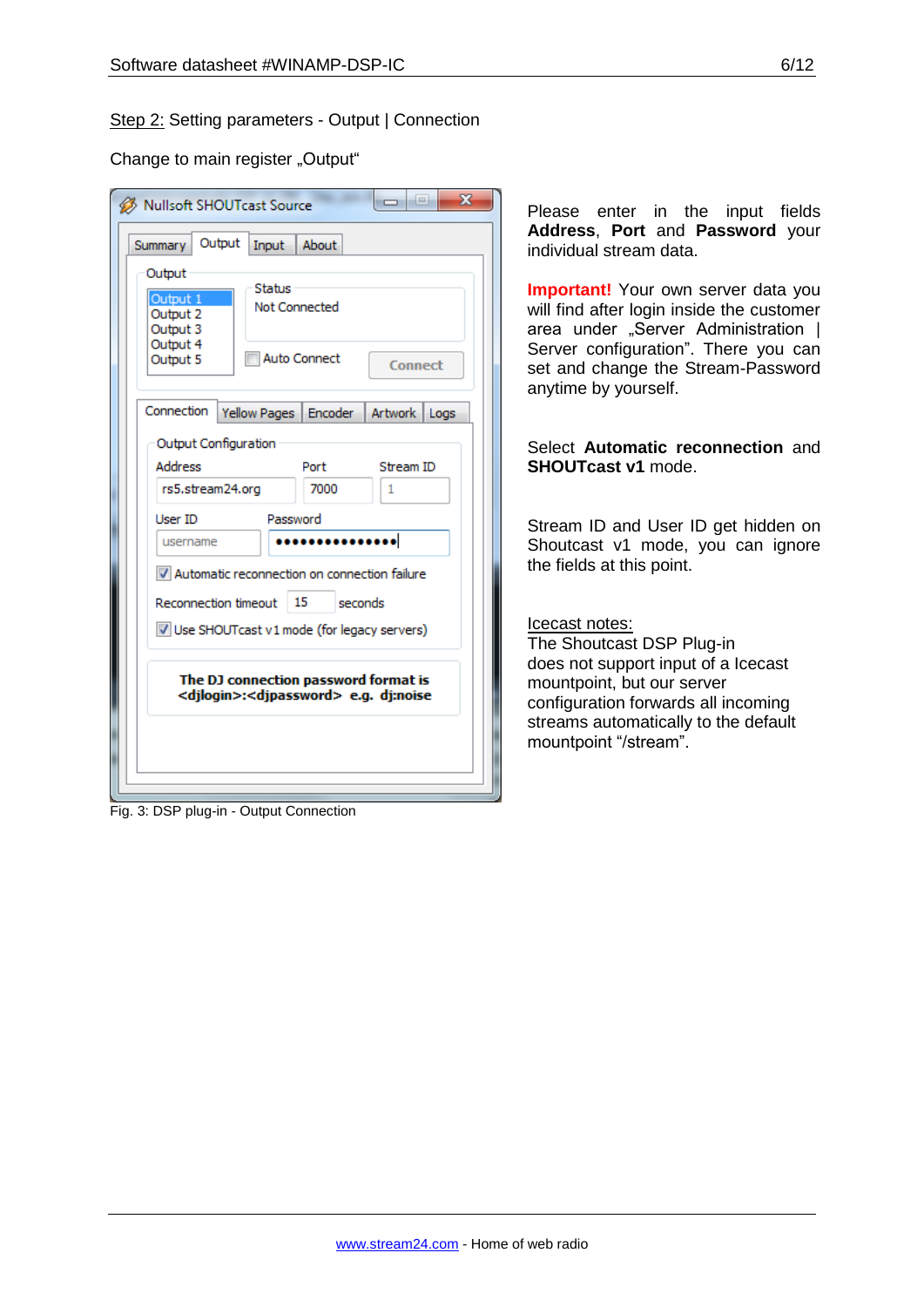#### Step 3: Setting parameters - Output | Yellow Pages

Change to sub register "Yellow Pages"

| $\mathbf{x}$<br>$\Box$<br>Nullsoft SHOUTcast Source                                                             |  |  |  |  |  |  |  |
|-----------------------------------------------------------------------------------------------------------------|--|--|--|--|--|--|--|
| Output<br>About<br>Input<br>Summary                                                                             |  |  |  |  |  |  |  |
| Output<br>Status<br>Output 1<br><b>Not Connected</b><br>Output 2<br>Output 3                                    |  |  |  |  |  |  |  |
| Output 4<br><b>Auto Connect</b><br>Output 5<br>Connect                                                          |  |  |  |  |  |  |  |
| <b>Yellow Pages</b><br>Encoder  <br>Connection<br>Artwork<br>Logs                                               |  |  |  |  |  |  |  |
| Yellow Pages Configuration<br>V Make this server public (Recommended)<br>Name                                   |  |  |  |  |  |  |  |
| Name des Webradios / des DJs<br>URL<br>Genre                                                                    |  |  |  |  |  |  |  |
| http://www.ihre-homepa<br>Pop                                                                                   |  |  |  |  |  |  |  |
| AIM<br>IRC<br>ICO<br>N/A<br>N/A<br>N/A                                                                          |  |  |  |  |  |  |  |
| <b>Track Title</b><br>V Use Winamp<br>Send next track titles to the server (if available)<br><b>Now</b><br>Send |  |  |  |  |  |  |  |
| Update<br>Next                                                                                                  |  |  |  |  |  |  |  |

Fig. 4: DSP plug-in - Output Yellow Pages

#### **Name**

Name of the radio, of DJs or of the radio show.

#### **URL**

The web address of your homepage, must begin with: **http://**

#### **Genre**

Select the genre / music style of your Internet Radio.

#### **AIM / ICQ / IRC**

Details about AIM and IRC nick name or the ICQ number of the DJ (if applicable).

#### **Track Titel**

If enabled the current song title is transferred to the stream server and further to the players of the listeners.

Therefor Winamp reads the title information out of the ID3v tag or if empty it takes the name of the MP3 file (artist - title.mp3).

Note: If you like to use our title logging function, please advise all DJs to enable the automatic title update.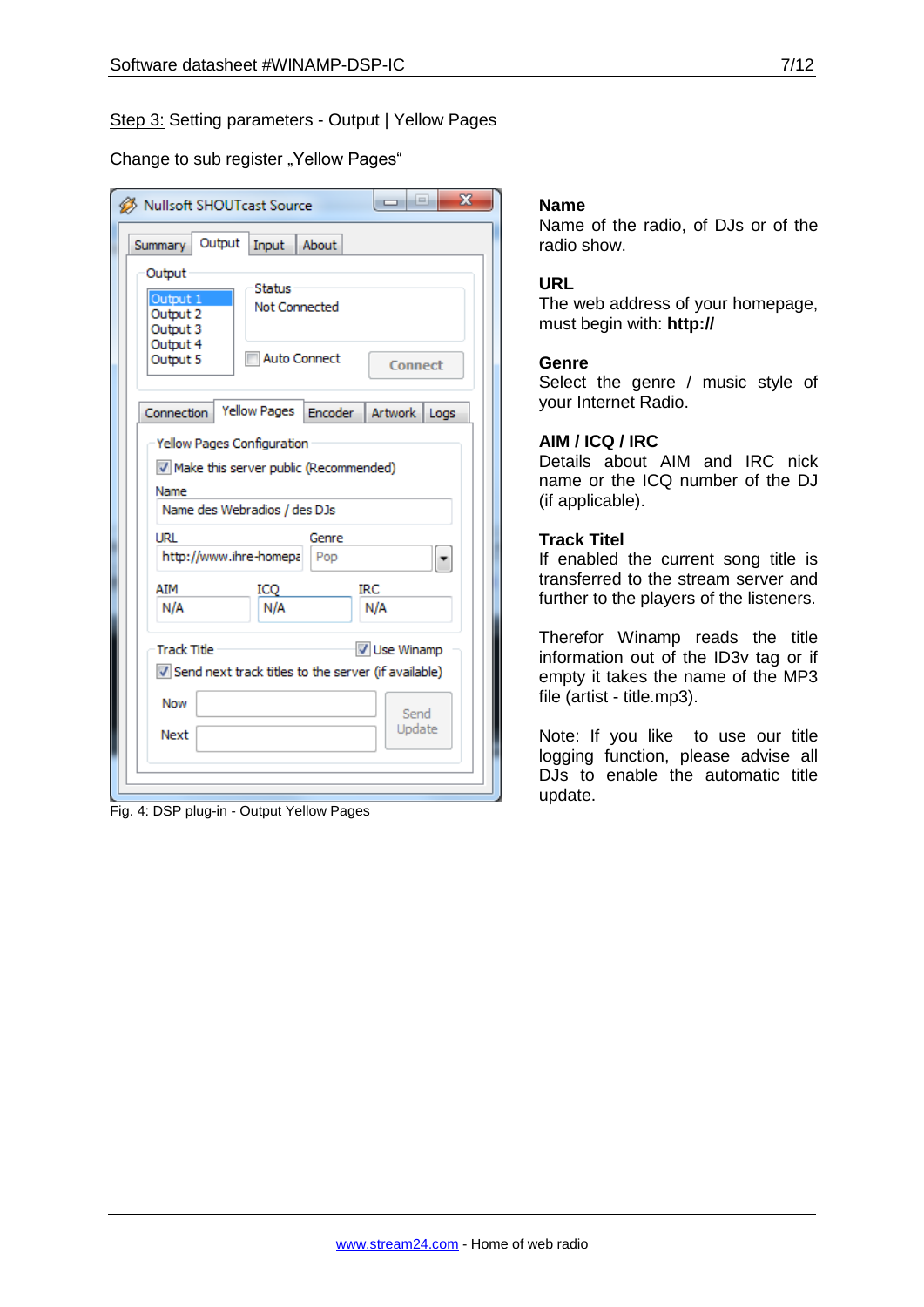#### Step 4: Setting parameters - Output | Encoder

#### Change to sub register "Encoder"

| x<br>i.<br>Nullsoft SHOUTcast Source<br>-                          |  |  |  |  |  |  |
|--------------------------------------------------------------------|--|--|--|--|--|--|
| Output<br>About<br>Input<br>Summary<br>Output                      |  |  |  |  |  |  |
| <b>Status</b><br>Output 1<br>Not Connected<br>Output 2<br>Output 3 |  |  |  |  |  |  |
| Output 4<br><b>Auto Connect</b><br>Output 5<br><b>Connect</b>      |  |  |  |  |  |  |
| Connection   Yellow Pages   Encoder   Artwork  <br>Logs            |  |  |  |  |  |  |
| <b>Encoder Configuration</b><br>Encoder Type                       |  |  |  |  |  |  |
| MP3 Encoder                                                        |  |  |  |  |  |  |
| <b>Encoder Settings</b>                                            |  |  |  |  |  |  |
| 128kbps, 44100Hz, Stereo                                           |  |  |  |  |  |  |
|                                                                    |  |  |  |  |  |  |
|                                                                    |  |  |  |  |  |  |
|                                                                    |  |  |  |  |  |  |
|                                                                    |  |  |  |  |  |  |
|                                                                    |  |  |  |  |  |  |
|                                                                    |  |  |  |  |  |  |
|                                                                    |  |  |  |  |  |  |

#### **Encoder Type** MP3 Encoder

#### **Encoder Settings**

Select here the bitrate your live stream should be created. If you have enough upstream bandwidth, we recommend 128 kbps.

*Please note: Exceeding the default ordered bitrate (e.g. 128 kbps) you server will be killed automatically by our control system. If this happens you will be informed by e-mail and you need to start your server again over the customer interface.* 

Fig. 5: DSP plug-in - Output Encoder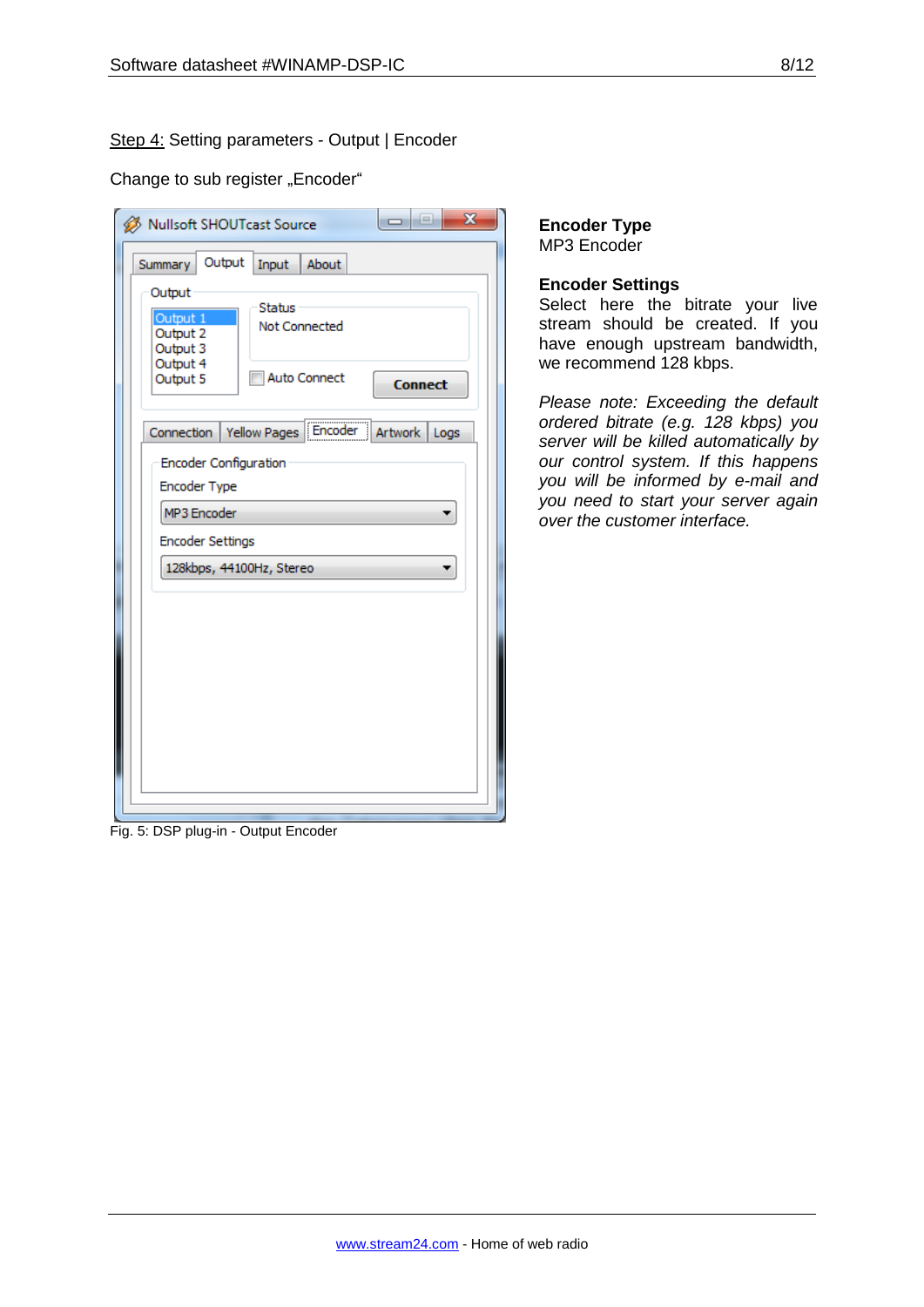Step 4: Setting parameters - Input

Change to main register "Input"

Basically there are two possible options for the Input Device, "Winamp (Recommended)" und "Soundcard Input".

**Input Device**

external mixer.

Select "Winamp (Recommended)" if you like to stream MP3 playlists, without microphone and without

| Nullsoft SHOUTcast Source<br>$\mathbf{x}$<br>--- |                                           |  |  |  |  |
|--------------------------------------------------|-------------------------------------------|--|--|--|--|
| Input<br>About<br>Summary Output                 |                                           |  |  |  |  |
| Input Configuration                              |                                           |  |  |  |  |
| <b>Input Device</b>                              | <b>Input Levels</b><br>$-9 dB$<br>$-8 dB$ |  |  |  |  |
| Winamp (Recommended)<br>0 dB                     |                                           |  |  |  |  |
| <b>Input Settings</b>                            | $-22dB$<br>$-45dB$                        |  |  |  |  |
| N/A<br>÷                                         | $-67dB$<br>-inf dB                        |  |  |  |  |
|                                                  |                                           |  |  |  |  |
|                                                  |                                           |  |  |  |  |
|                                                  |                                           |  |  |  |  |
|                                                  |                                           |  |  |  |  |
|                                                  |                                           |  |  |  |  |
|                                                  |                                           |  |  |  |  |
|                                                  |                                           |  |  |  |  |
|                                                  |                                           |  |  |  |  |
|                                                  |                                           |  |  |  |  |
|                                                  |                                           |  |  |  |  |
|                                                  |                                           |  |  |  |  |
|                                                  |                                           |  |  |  |  |
|                                                  |                                           |  |  |  |  |
|                                                  |                                           |  |  |  |  |

#### Fig. 6: DSP plug-in - Input (Winamp recommended)

#### **Site notes to extended tutorials:**

Radio DJs who have an external mixer for delivery of music and talk, please read additionally our advices on the pages 11 and 12.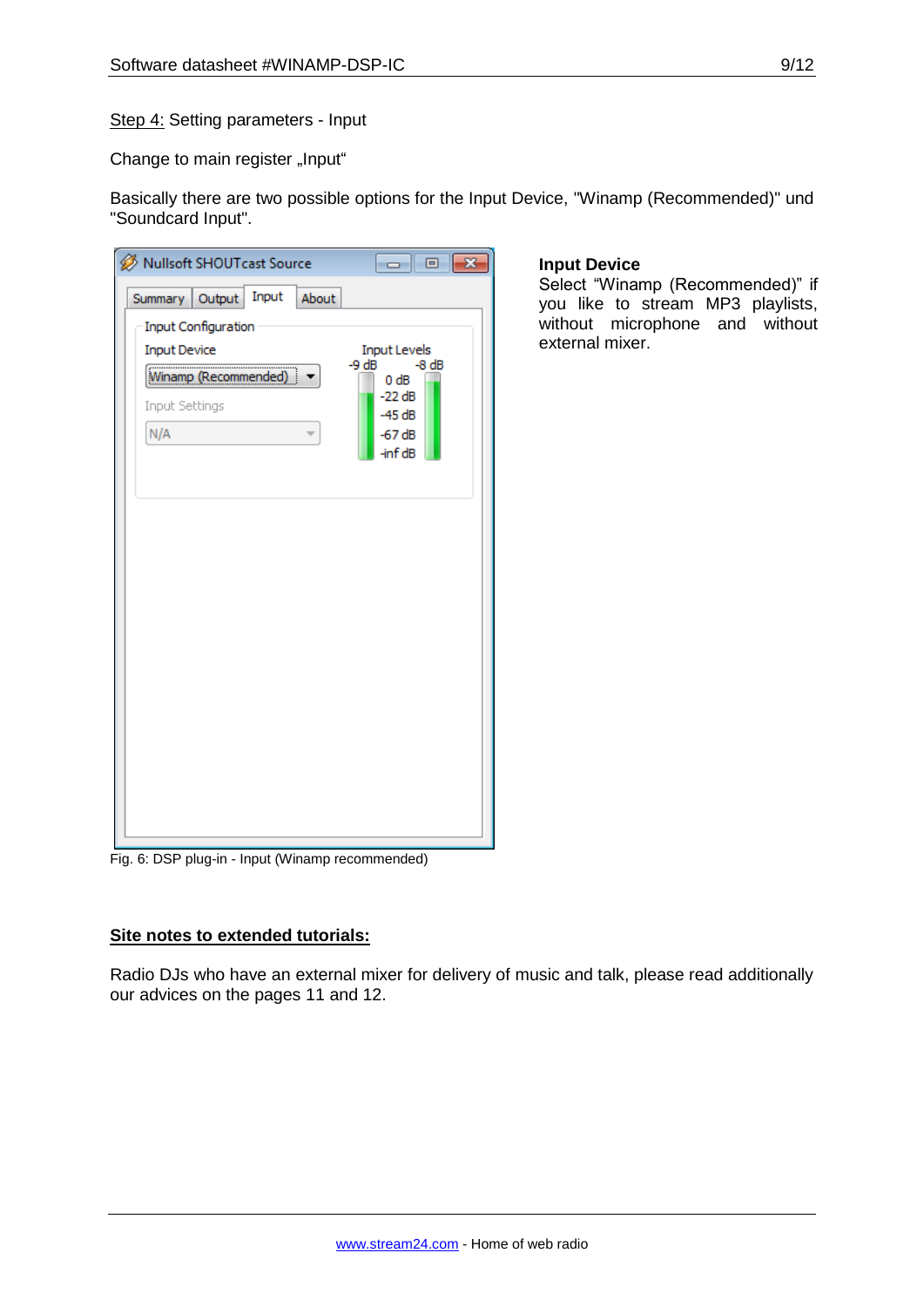#### **3. Start encoder and stream broadcast**

Load now few song titles into the Winamp playlist (top right side) and start playing.



#### **Fill playlist**

Click on the [ + Add] button and load few MP3-titles from your disk space to the player.

Click on the first entry to start the playback.

 $\rightarrow$  Do you hear now the music playing out for your loud speakers or headphone? OK, well done!

Fig. 7: Winamp Player-– Cut-out Playlist Editor

Return back to the DSP Plug-in and open Register "Output":



**Congratulations - You are broadcasting!**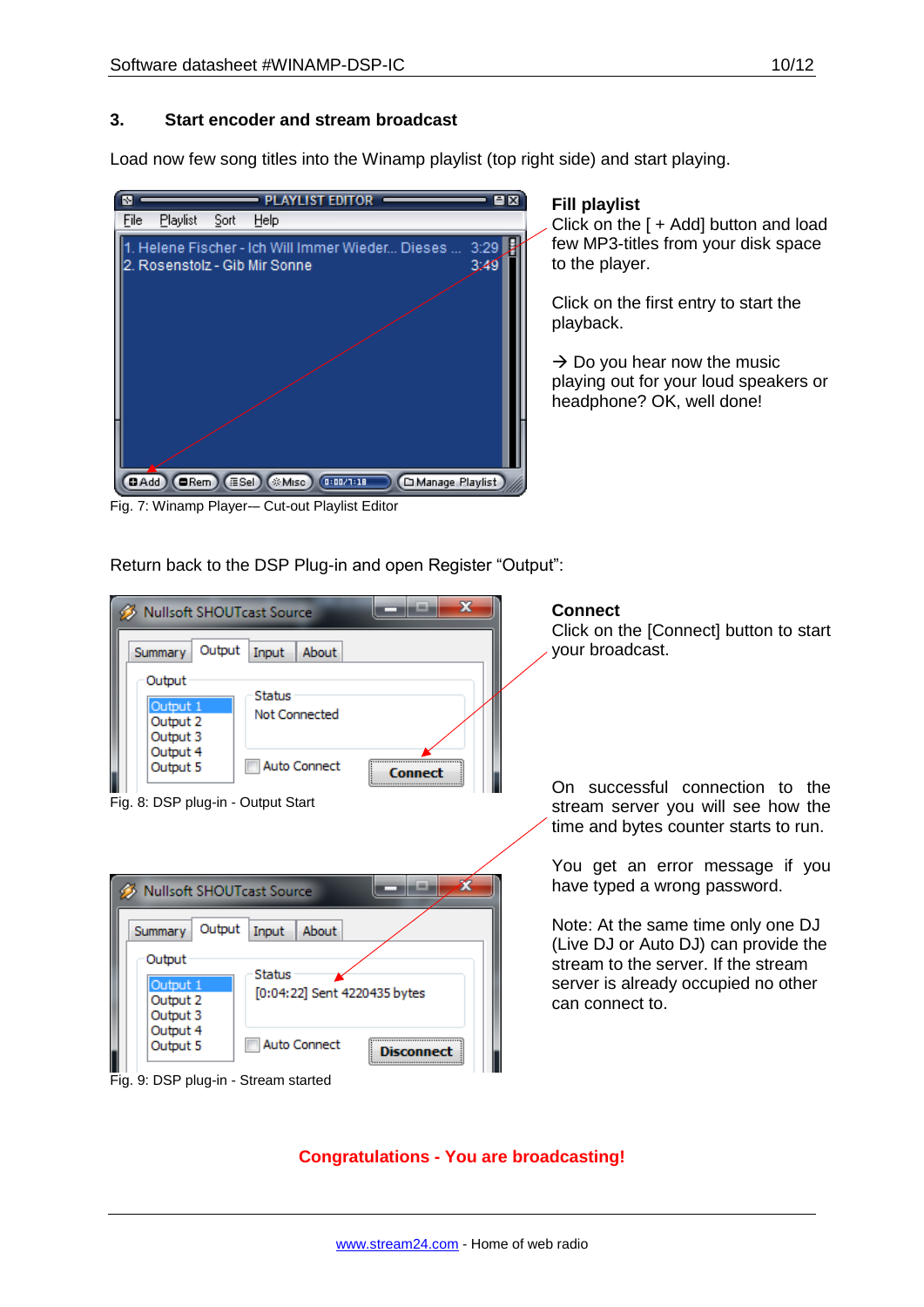#### **4. Tutorial: Winamp + Shoutcast Source DSP Plugin + external mixer**

Connect the master-out of your mixer hardware to the line-in input of your PC soundcard and do the following settings on the main register "Input":

| <b>Nullsoft SHOUTcast Source</b><br>$-x$<br>回<br>$\Box$                                                                                                                                                  | <b>Input Device</b>                                                                                                               |
|----------------------------------------------------------------------------------------------------------------------------------------------------------------------------------------------------------|-----------------------------------------------------------------------------------------------------------------------------------|
| Input<br>About<br>Output<br>Summary                                                                                                                                                                      | Soundcard Input                                                                                                                   |
| <b>Input Configuration</b><br><b>Input Device</b><br><b>Input Levels</b><br>$-70dB$<br>$-70dB$<br>Soundcard Input<br>0 dB<br>$-22$ dB<br><b>Input Settings</b><br>$-45dB$<br>44100 Hz, Stereo<br>$-67dB$ | <b>Input Settings</b><br>44100Hz, Stereo                                                                                          |
| -inf dB<br>Device: Eingang (Realtek High Definition Audio)<br>Soundcard Mixer Control<br>Choose Capture Device<br>Stereomix (Realtek High Definition Audio)                                              | <b>Open Mixer</b><br>After click on the button [Open<br>Mixer] a further window opens,<br>depends on your PC operation<br>system. |
| Open Mixer<br>Music Level<br>$-1 dB$<br>$-11dB$<br><b>BG</b> Level<br>Mic Level<br>$-1$ dB<br>Fade Time<br>$1000$ ms<br>Capture Device<br>1000 ms<br>Fade Time                                           |                                                                                                                                   |
| Push to Talk<br>Lock                                                                                                                                                                                     |                                                                                                                                   |

Fig. 10: DSP plug-in - Input (Soundcard Input)

#### Open Mixer button under Windows XP

Under XP two windows open, the windows sound setting for playback (Play control) and for recording (Record control).

 $\rightarrow$  "Record control": Select line-in and set volume to approx. 80%

#### Open Mixer button under Vista (without function)

On Windows Vista systems the [Open Mixer] button stays without function, so you need to access the sound settings over the Windows system control page.

- System control  $\rightarrow$  Sound control  $\rightarrow$  Register record control  $\rightarrow$  Select "Line-In"
- Properties of Line-In: Volume 80%